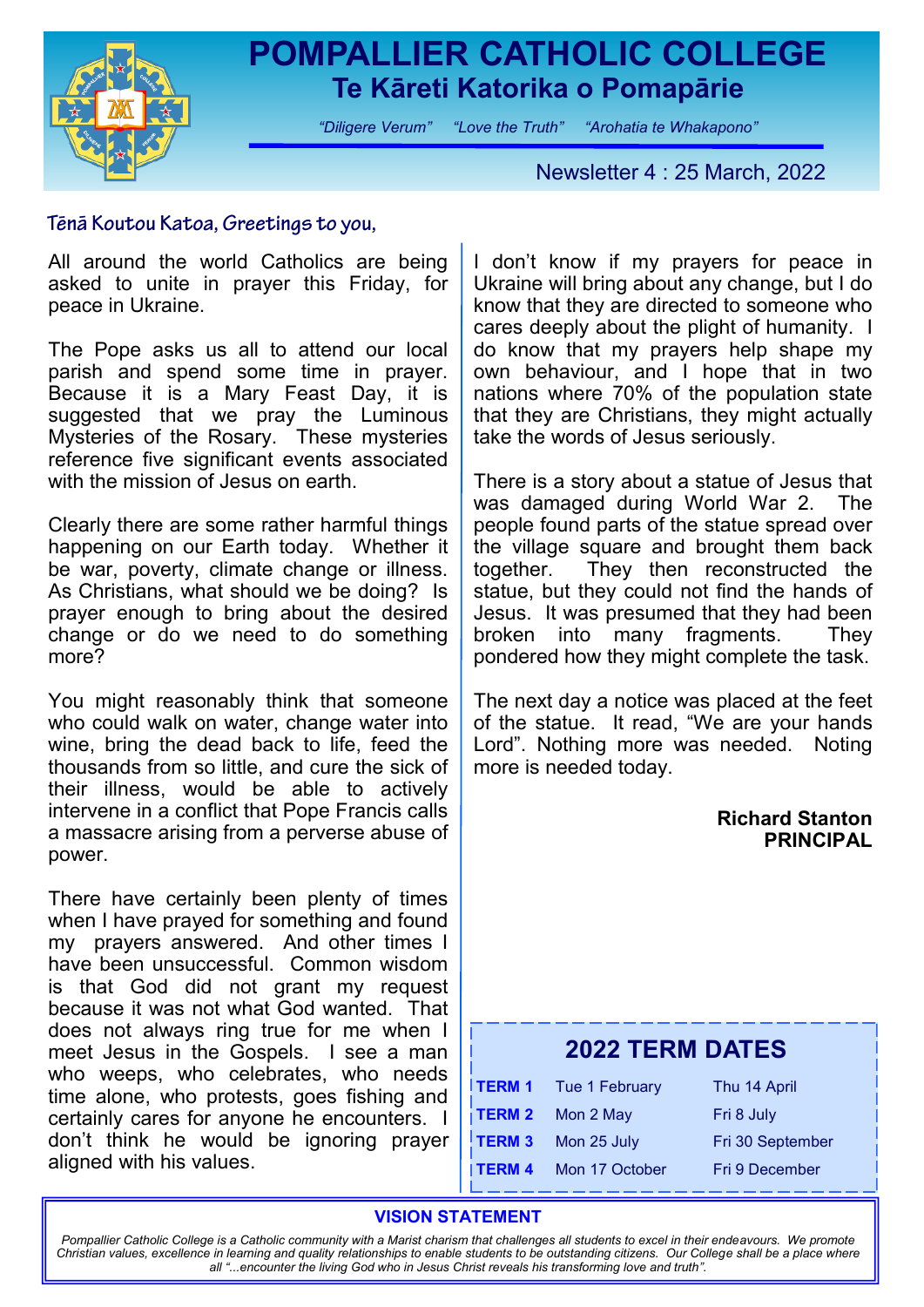

## **UPCOMING EVENTS - Term 1**

### **NOTE: All events are subject to confirmation, and are dependent on the current CPF traffic light setting.**

#### **APRIL**

| Fri 1         | <b>STAFF ONLY DAY</b>                | <b>School closed for instri</b> |
|---------------|--------------------------------------|---------------------------------|
| Mon 4         | University of Auckland Liaison Visit | College                         |
| Thu 7         | Parent / Teacher Interviews          | College                         |
| Sat 9         | Youth Mass                           | <b>SFX Church</b>               |
| Thu 14        | Stations of the Cross Liturgy        | College                         |
| <b>Thu 14</b> | <b>Last Day of Term 1</b>            | <b>School finishes 3.00pm</b>   |
| <b>MAY</b>    |                                      |                                 |
| Mon 2         | <b>First Day of Term 2</b>           | <b>School starts 8.45am</b>     |

#### **School closed for instruction**

| Thu 14           | <b>Last Day of Term 1</b>            | <b>School finishes 3.00pm</b> |                 |
|------------------|--------------------------------------|-------------------------------|-----------------|
| Thu 14           | Stations of the Cross Liturgy        | College                       | TBC             |
| Sat 9            | Youth Mass                           | <b>SFX Church</b>             | 6.00pm          |
| Thu <sub>7</sub> | Parent / Teacher Interviews          | College                       | 3.30pm - 7.00pm |
| Mon 4            | University of Auckland Liaison Visit | College                       | 11.30am         |

### **PARENT TEACHER INTERVIEWS (Year 7 - 13)**

### **Thursday 7 April**

### **3.30pm - 5.30pm and 6.00pm - 7.00pm**

At this stage, our Parent Teacher Interviews will be held on the date above, for all year levels.

We are currently investigating some options on whether we can offer parents an alternative to in-person meetings. We will send out an email to families early next week with up-to-date information, including instructions on when and how to book, and the school code you will need to use.

This information will also be included in the Progress reports due to be emailed out next week.

Thank you.

## **VINNIES FOOD BANK APPEAL**

The St Vincent de Paul Society provides food parcels to help families in our community who are struggling.

At present there is a high demand for their services due to the pressures of Covid19 on families, and they are running low on their stock. If you would like to support their work, they would be grateful for the following items:

*Tinned vegetables (sweetcorn, tomatoes), spaghetti, baked beans, breakfast cereals, pasta, white rice*, *or any non-perishable foods.*

Items can be dropped off to the College office, and we will pass them along. Thank you!



 **Remember, if you have a student success you would like to share, email us at …**

**newsletter@pompallier.school.nz**

## **OUTWARD BOUND OPPORTUNITIES**

Outward Bound New Zealand is a not for profit organisation, offering personal development courses in the outdoors for New Zealanders young and old. Our courses are run from our school in Anakiwa in the Marlborough Sounds. We are excited to offer two new fully funded courses for youth with a physical disability.

### **Outward Bound NZ - Youth Activate**

The fully funded Youth Activate is an 8 day course for physically disabled youth aged 16-17 years. Our next course date is **10 to 17 May, 2022.**

[Find more information about Youth Activate here.](https://www.outwardbound.co.nz/courses/youth-activate/)

#### **Outward Bound NZ - Leaps & Bounds Activate**

The fully funded Leaps & Bounds Activate 8 day course is **Ifor physically disabled youth (13 to 16yrs) and their** parent or caregiver. Our next course date is **10 to 17 October, 2022.**

[Find more information about Leaps & Bounds Activate](https://www.outwardbound.co.nz/courses/leaps-and-bounds-activate/)  [here.](https://www.outwardbound.co.nz/courses/leaps-and-bounds-activate/)

## **PUBLIC HEALTH UPDATE**

We have confirmed dates with our Public Health Nurses for the following vaccinations:

**Year 8 HPV:** Wednesday 25 May

Year 7 Boostrix: Friday 3 June

Consent forms have been given to students by their Whānau teacher. **Please complete these and return to school as soon as possible.**

The District Health Board has shared the following link with advice for parents:

[Caring for you child with Covid19](https://www.kidshealth.org.nz/covid-19-caring-child-covid-19)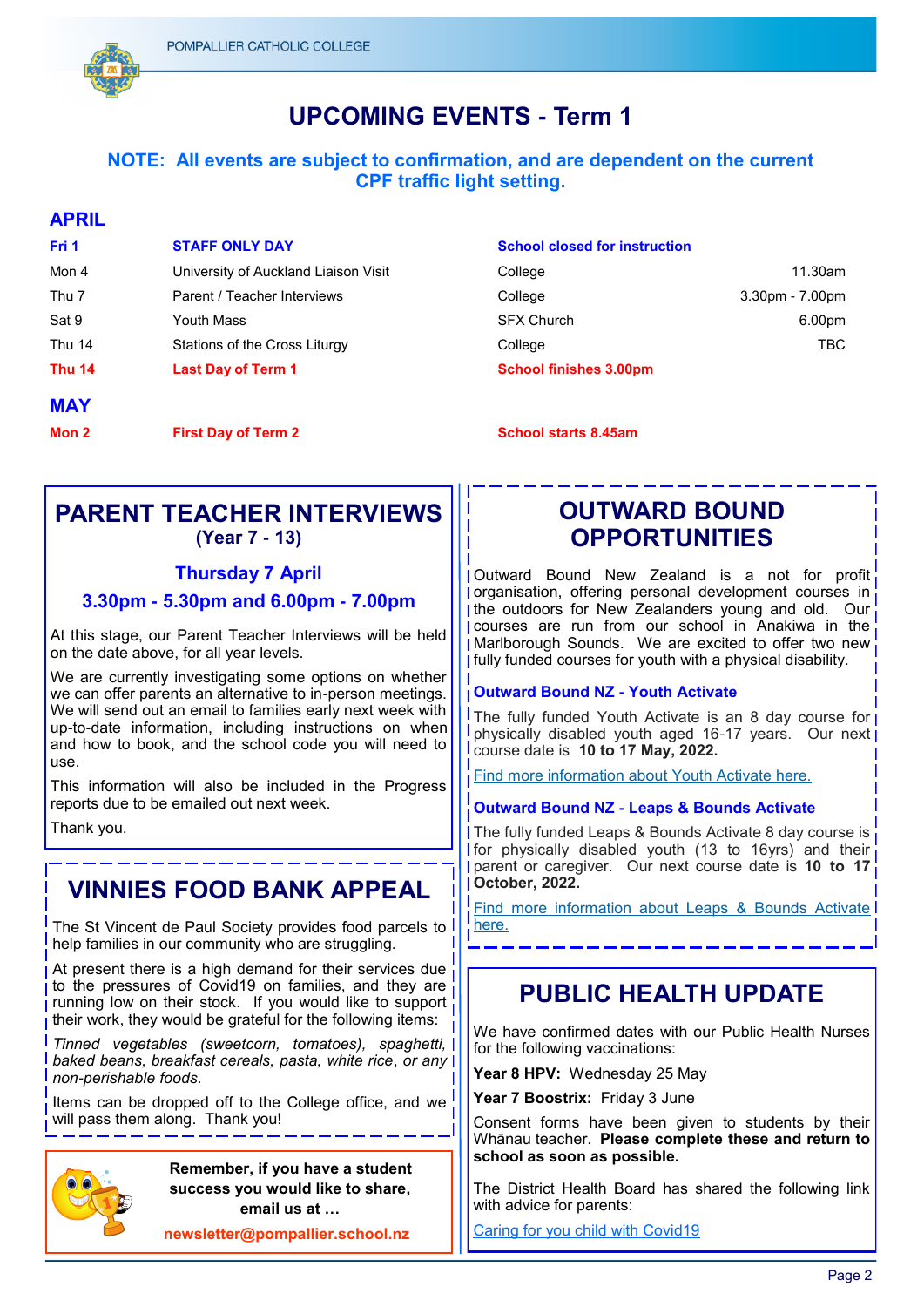

## **SPORTS DEPARTMENT NEWS : Term 1, Week 8**

#### **BASKETBALL RESULTS**

#### **Year 7/8**

| Pom Knights vs All Stars | lost 29 - 54 |
|--------------------------|--------------|
| Pom Saints vs All Stars  | lost 22 - 70 |
| Pom Knights vs Huanui    | lost 27 - 31 |
| Pom Saints vs KIS Red    | won 36 - 12  |
| Pom Knights vs KIS Green | won 19 - 15  |
| Pom Saints vs TAS Boys   | lost 16 - 19 |
| Pom Saints vs TAS Girls  | won 39 - 20  |
| Pom Knights vs TKW       | draw 37 - 37 |
| Pom Saints vs WIS Lakers | won 34 - 28  |

#### **FUTSAL RESULTS**

#### **Senior Boys**

| Pom vs Nuts and Bolts    | lost 9 - 10 |
|--------------------------|-------------|
| Pom vs Good Palpitations | won $5 - 2$ |

#### **TRAINING DAYS / TIMES**

Most of the sports codes are underway, however, please keep listening to the daily notices for additional information.

If, for some reason, **your child cannot make a training or game, please contact their coach or manager asap.** 

Unfortunately this does not seem to be happening. We must remember our coaches/managers are **volunteers**. They have to travel quite a distance, take time off work and prepare their training sessions.

We could not function as a sports department without the wonderful support of these amazing people.

All families have their coaches and managers contact details, **please, out of courtesy, let them know if your son/daughter is unable to attend a training or game asap**, so they can organise their time wisely.

We only had 2 boys turn up for a training this week - this is disappointing and not acceptable!

#### **FOOTBALL TRIALS, SENIOR BOYS' (Year 9 - 13)**

Monday 28 March: 3.30pm - 5.00pm, School Field

#### **HOCKEY TRIALS - JMC (Year 7 & 8)**

Thank you to all those who attended the JMC trial*.* 

**There will be a second trial**. Date TBC - please check the daily school notices for information.

Please arrive 10 minutes earlier to be registered.

#### **REFEREES / UMPIRES**

As a requirement of entering some sport codes, we need to provide an umpire/referee. If there are any students, or a parent/caregiver/adult from our Pompallier families who are willing to help with this, please contact the Sport Co-ordinator for more details.

#### **STUDENT SUCCESSES**

Congratulations to Denton Lim and Lucas Pool for their selection in the Under 15 Northland Basketball team.

This is a wonderful achievement, well done boys!

#### **POMPALLIER VOLUNTEER SPORTS ROLES**

All adults working with our students (in any capacity for sports, or other areas too), must sign our **Code of Ethics**  form, which is valid for the current year/season, and also be willing to undergo a **Police Vetting Check** (unless the College already has a current check). You will also be required to be fully vaccinated and provide this evidence to the College.

#### **TEAM TRAININGS**

#### **Monday:**

| 3.15pm - 5.00pm Netball, Collegiate (Courts/Gym) |  |  |  |  |  |
|--------------------------------------------------|--|--|--|--|--|
|--------------------------------------------------|--|--|--|--|--|

#### **Tuesday:**

3.15pm - 5.00pm Basketball, Year 9/10 (Gym)

#### **Wednesday:**

| 3.15pm - 5.00pm Basketball, Year 7/8 (Gym)                          |
|---------------------------------------------------------------------|
| 5.00pm - 6.00pm Hockey, Collegiate - starting 6 <sup>th</sup> April |
| (Currie Electrical Turf)                                            |

#### **Thursday:**

|  | 3.15pm - 5.00pm Volleyball, Senior Girls (Gym) |  |
|--|------------------------------------------------|--|
|--|------------------------------------------------|--|

#### **Friday:**

3.15pm - 5.00pm Netball, Year 7/8 (Courts/Gym)

#### **UPCOMING EVENTS - TERM 1**

All events entered are subject to student interest, parent help and Covid level settings.

#### **Secondary Events:**

| $\bullet$ Mon 28 Mar | Year 9-13 Boys Football Trials Pompallier |     |
|----------------------|-------------------------------------------|-----|
| $\bullet$ Thu 7 Apr  | Equestrian Event                          | TBC |

*You don't have to be great to start BUT You have to start to be great*

> **Julia Lecky SPORTS CO-ORDINATOR** 438 3950 Ext 219 [julia.lecky@pompallier.school.nz](mailto:chantelle.yorke@pompallier.school.nz)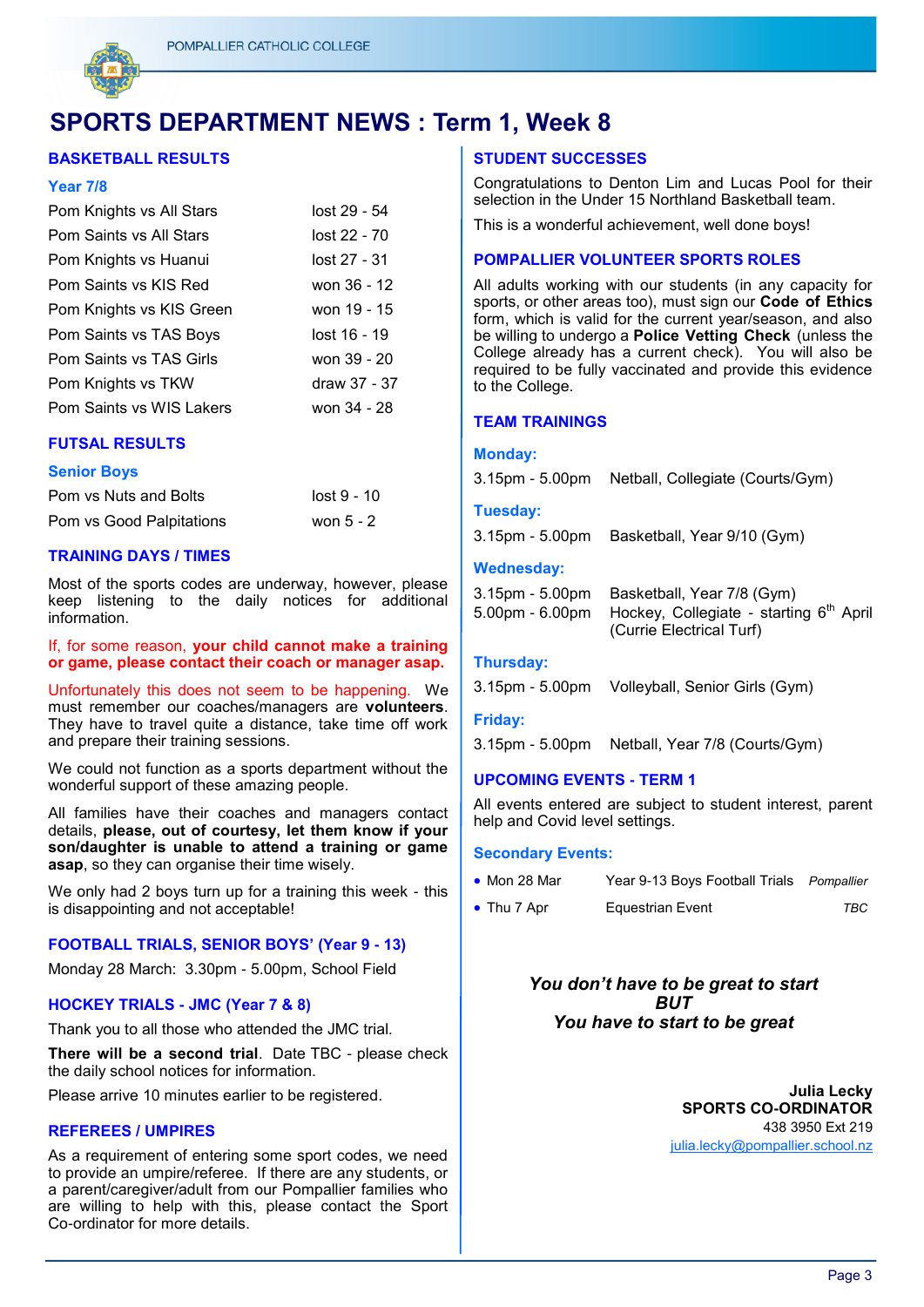

## **COLLECTING CHILDREN DURING THE SCHOOL DAY**

We have had a number of parents arriving at school to collect their child for an appointment that we have not been notified about.

**If your child has an appointment during the day**, a note should be sent from home and handed to the Student Centre when your child arrives at school in the morning. This is to ensure that we issue them with a pass to leave class, and make arrangements for them to be at the Student Centre when you arrive to collect them, so you are not waiting unnecessarily.

Likewise, we have also had parents arrive unexpectedly towards the end of the day to collect their child to take them home early. We realise that in some instances in an emergency it is not possible to phone us, however, in most cases advance notice is possible, and we ask that you do phone us in plenty of time so that we can arrange for your child to come to the Student Centre and be ready for when you arrive.

We appreciate your understanding that it can be very difficult to run around last minute to find your child, putting our staff under unnecessary pressure.

If you have any queries or concerns regarding these matters, please feel free to email: [admin@pompallier.school.nz](mailto:admin@pompallier.school.nz) Thank you.



### **Volunteering Northland is Celebrating Young Volunteers during Student Volunteer Week, 4th - 10th April, 2022.**

Celebrating #SVW2022 is an opportunity to acknowledge the impact that student and young volunteers make through volunteering. There are thousands of young volunteers who give, grow, and connect through volunteering. This contribution has a major impact on communities and causes, on both the national and international stage.

We want to hear from you! Are you a young volunteer or do you know young volunteers that are helping their community and making a difference? Do they support their peers in school? Do they volunteer for an organisation? Do they clean up the beach regularly? It doesn't have to be formal volunteering with an organisation, it can be anything where they are making a difference that benefits their community.

**For #SVW2022, we are asking you to nominate all the awesome young volunteers out there, so we can provide them with a certificate and a Thank You for their important mahi, which they can then include in their Social CV.**

Any questions? Contact us at: [info@volunteeringnorthland.nz,](mailto:info@volunteeringnorthland.nz) or 09 945 4984!

- [NOMINATE YOUNG VOLUNTEERS HERE -](https://docs.google.com/forms/d/e/1FAIpQLScyxmiS9VwwdLpIJIKiR3s2bkE7-FeICezoTa7RbrcDVxtMvQ/viewform)